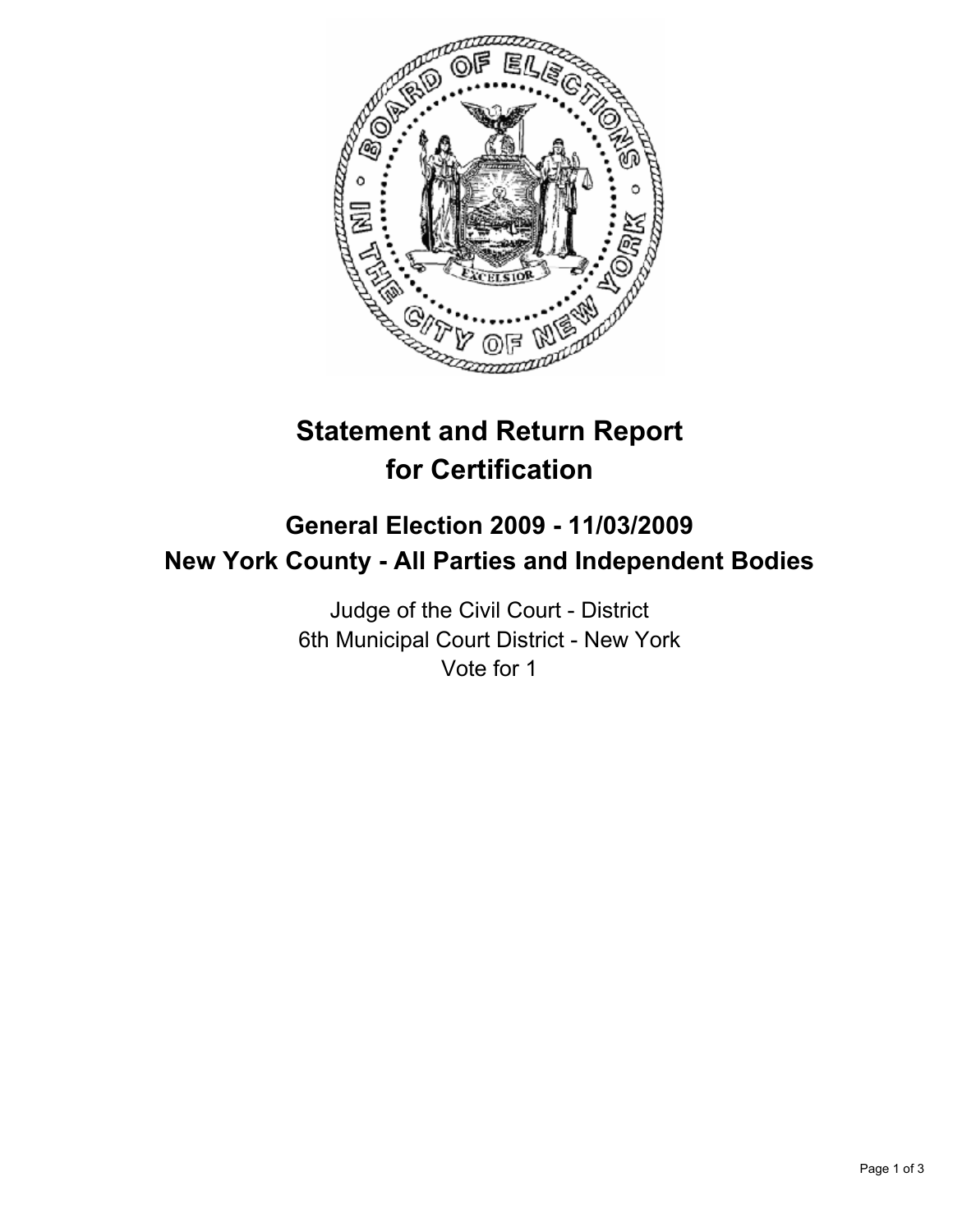

#### **Assembly District 65**

| PUBLIC COUNTER              | 25,649 |
|-----------------------------|--------|
| <b>EMERGENCY</b>            | 41     |
| ABSENTEE/MILITARY           | 682    |
| AFFIDAVIT                   | 371    |
| <b>Total Ballots</b>        | 26,743 |
| ANALISA TORRES (DEMOCRATIC) | 16,145 |
| BERNARD KERIK (WRITE-IN)    |        |
| MORNA KLEINBART (WRITE-IN)  |        |
| <b>Total Votes</b>          | 16,147 |
| Unrecorded                  | 10.596 |

## **Assembly District 68**

| PUBLIC COUNTER              | 7,623 |
|-----------------------------|-------|
| <b>EMERGENCY</b>            | 36    |
| ABSENTEE/MILITARY           | 96    |
| AFFIDAVIT                   | 96    |
| <b>Total Ballots</b>        | 7,851 |
| ANALISA TORRES (DEMOCRATIC) | 4,767 |
| <b>Total Votes</b>          | 4,767 |
| Unrecorded                  | 3.084 |

#### **Assembly District 73**

| <b>PUBLIC COUNTER</b>       | 10,169 |
|-----------------------------|--------|
| <b>EMERGENCY</b>            | 3      |
| ABSENTEE/MILITARY           | 206    |
| <b>AFFIDAVIT</b>            | 146    |
| <b>Total Ballots</b>        | 10,524 |
| ANALISA TORRES (DEMOCRATIC) | 6,124  |
|                             |        |
| <b>Total Votes</b>          | 6,124  |